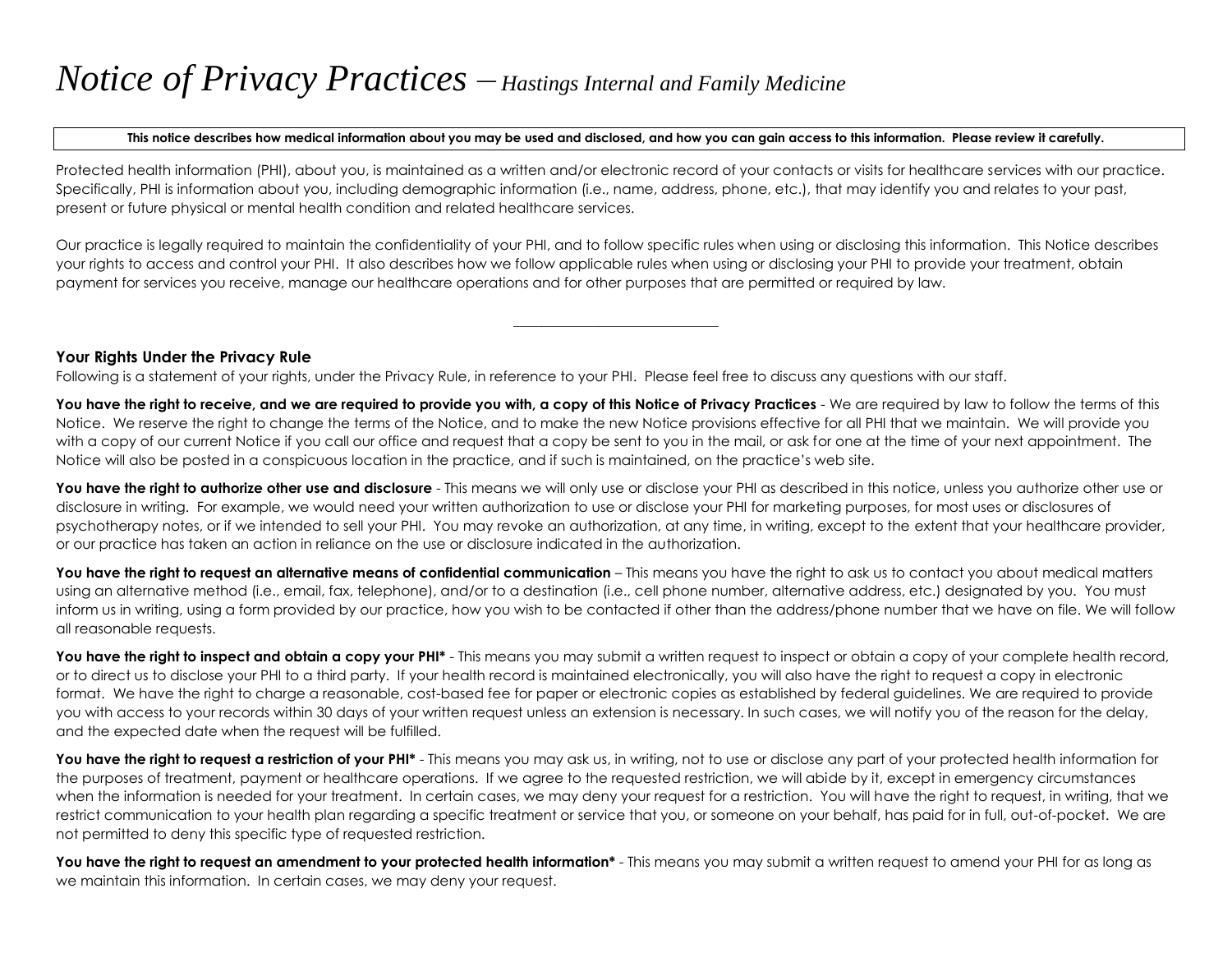You have the right to request a disclosure accountability<sup>\*</sup> - You may submit a written request for a listing of disclosures we have made of your PHI to entities or persons outside of our practice except for those made upon your request, or for purposes of treatment, payment or healthcare operations. We will not charge a fee for the first accounting provided in a 12-month period.

You have the right to receive a privacy breach notice - You have the right to receive written notification if the practice discovers a breach of your unsecured PHI, and determines through a risk assessment that notification is required.

\* If you have questions regarding your privacy rights or would like to submit any type of written request described above, please feel free to contact our Privacy Manager. Contact information is provided at the bottom of the following page.

**\_\_\_\_\_\_\_\_\_\_\_\_\_\_\_\_\_\_\_\_\_\_\_\_\_\_\_\_\_\_\_\_\_**

#### **How We May Use or Disclose Protected Health Information**

Following are examples of uses and disclosures of your protected health information that we are permitted to make. These examples are not meant to be exhaustive, but to describe possible types of uses and disclosures.

**Treatment** - We may use and disclose your PHI to provide, coordinate, or manage your healthcare and any related services. This includes the coordination or management of your healthcare with a third party that is involved in your care and treatment. For example, we would disclose your PHI, as necessary, to a pharmacy that would fill your prescriptions. We will also disclose PHI to other Healthcare Providers who may be involved in your care and treatment.

**Payment** - Your PHI will be used, as needed, to obtain payment for your healthcare services. This may include certain activities that your health insurance plan may undertake before it approves or pays for the healthcare services we recommend for you such as, making a determination of eligibility or coverage for insurance benefits.

**Healthcare Operations** - We may use or disclose, as needed, your PHI in order to support the business activities of our practice. This includes, but is not limited to business planning and development, quality assessment and improvement, medical review, legal services, auditing functions and patient safety activities.

**Special Notices** - We may use or disclose your PHI, as necessary, to contact you to remind you of your appointment. We may contact you by phone or other means to provide results from exams or tests, to provide information that describes or recommends treatment alternatives regarding your care, or to provide information about health-related benefits and services offered by our office.

We may contact you regarding fundraising activities, but you will have the right to opt out of receiving further fundraising communications. Each fundraising notice will include instructions for opting out.

**Health Information Organization** - The practice may elect to use a health information organization, or other such organization to facilitate the electronic exchange of information for the purposes of treatment, payment, or healthcare operations.

**To Others Involved in Your Healthcare -** Unless you object, we may disclose to a member of your family, a relative, a close friend or any other person that you identify, your PHI that directly relates to that person's involvement in your healthcare. If you are unable to agree or object to such a disclosure, we may disclose such information as necessary if we determine that it is in your best interest based on our professional judgment. We may use or disclose PHI to notify or assist in notifying a family member, personal representative or any other person that is responsible for your care, of your general condition or death. If you are not present or able to agree or object to the use or disclosure of PHI (e.g., in a disaster relief situation), then your healthcare provider may, using professional judgment, determine whether the disclosure is in your best interest. In this case, only the PHI that is necessary will be disclosed.

**Other Permitted and Required Uses and Disclosures** - We are also permitted to use or disclose your PHI without your written authorization, or providing you an opportunity to object, for the following purposes: if required by state or federal law; for public health activities and safety issues (e.g. a product recall); for health oversight activities; in cases of abuse, neglect, or domestic violence; to avert a serious threat to health or safety; for research purposes; in response to a court or